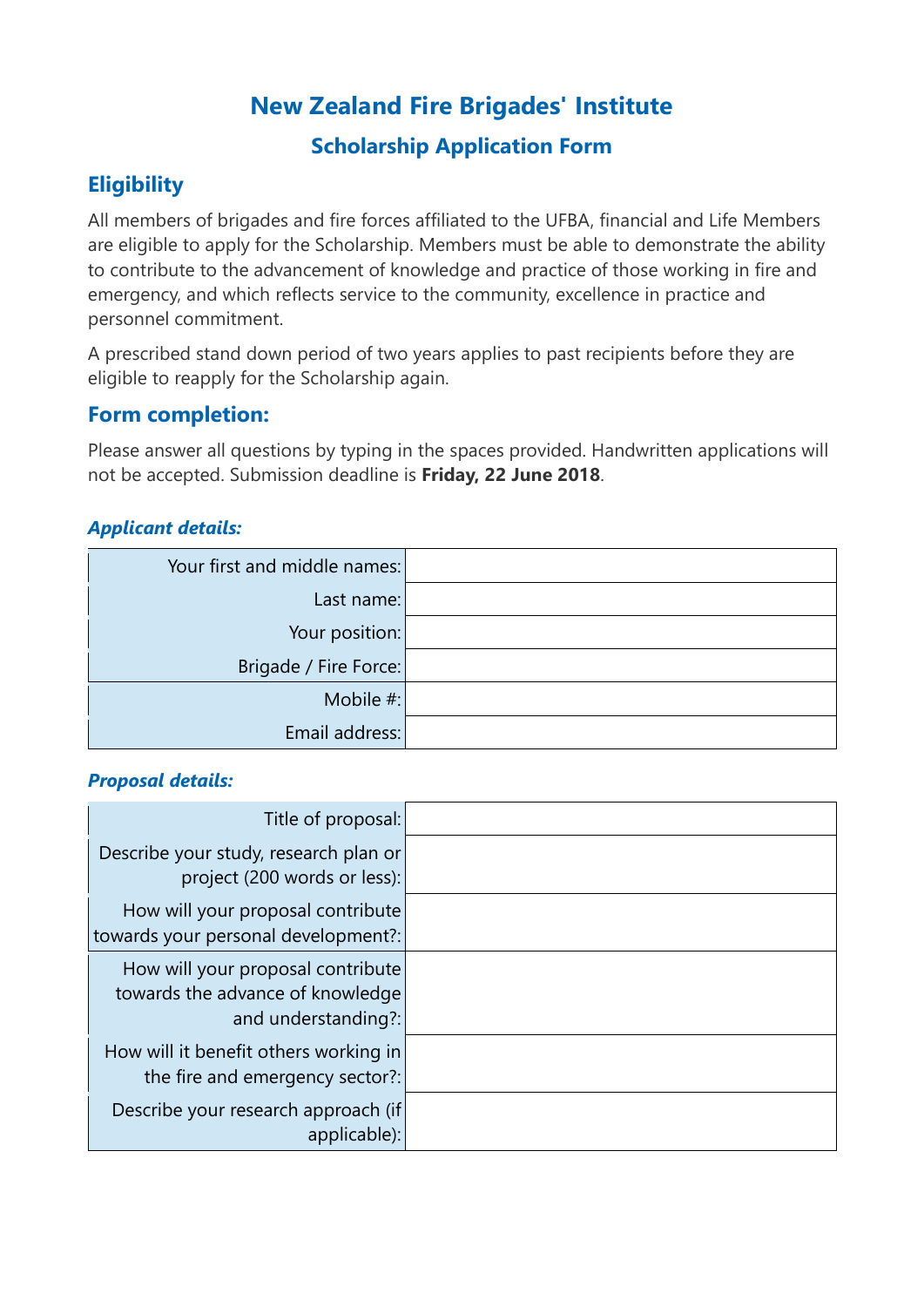| How will you share what you learn so<br>as to develop your leadership in this<br>particular area of knowledge?: |  |
|-----------------------------------------------------------------------------------------------------------------|--|
| List the specific locations,<br>organisations and contacts you<br>intend to visit?:                             |  |
| What are the specific benefits of<br>visiting these organisations and<br>contacts for your research or study?:  |  |

### *Travel:*

| Anticipated departure date:                                                                                                                 |  |
|---------------------------------------------------------------------------------------------------------------------------------------------|--|
| Anticipated return date:                                                                                                                    |  |
| How many days will you require to<br>complete your scholarship? Please<br>distinguish between days for<br>scholarship purposes and days for |  |
| personal travel:                                                                                                                            |  |
| List all destination cities and<br>countries:                                                                                               |  |

### *Direct costs:*

Please ensure all amounts are in New Zealand dollars

| Flights:                             |  |
|--------------------------------------|--|
| Accommodation (include how many      |  |
| nights):                             |  |
| Rental car details (include how many |  |
| days):                               |  |
| Associated fuel costs:               |  |
| Estimated costs for travel for       |  |
| presentation:                        |  |
| Mileage allowance (private vehicle   |  |
| use within New Zealand):             |  |
| Course fees:                         |  |
| Associated course resource costs:    |  |